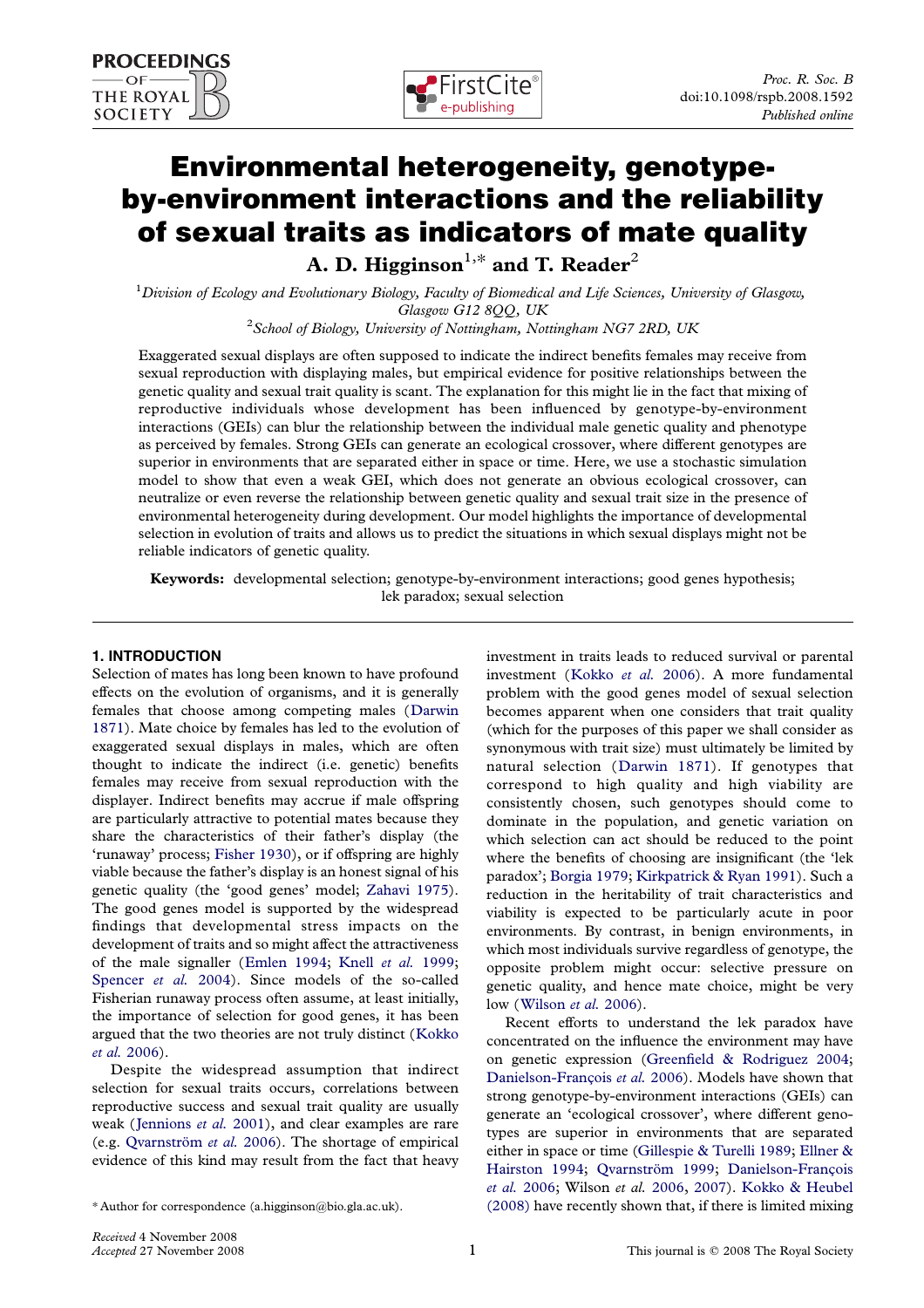<span id="page-1-0"></span>of reproductive individuals who have developed in different environments, ecological crossover, and weaker forms of GEI, can help maintain additive genetic variation in male viability and trait characteristics, and hence support the persistence of female preference. However, the same authors also show that extensive mixing of individuals from different developmental environments can lead to the opposite result: GEIs can make female choice less likely to evolve. The explanation for this lies in the fact that mixing of reproductive individuals whose development has been influenced by GEIs can blur the relationship between the individual male genetic quality and the phenotype as perceived by females. It is this 'blurring' that we explore in detail in this paper.

Using a stochastic simulation model, we examine the effect of weak GEIs, brought about by non-random mortality of some individuals during development ('developmental selection'; [Moller 1997](#page-6-0)), on the extent to which phenotype (trait size) is informative about male quality. Specifically, we test the hypothesis that when mortality during development is common, and is biased towards individuals of lower genetic quality, and when some individuals experience more severe developmental conditions than others, the positive relationship between genetic quality and trait size that would be expected in a homogeneous environment will be weakened and/or reversed.

Attempts to explore the impacts of genetic and environmental factors on sexual selection and mate choice often involve the simultaneous modelling of the evolution of male traits and female choice. Such models by necessity make assumptions about processes occurring in both ecological and evolutionary time, and it can be difficult to disentangle cause and effect. Here, we present a very simple model with which we seek to clarify the impact of GEIs on a single generation of trait-bearing males. We do not explicitly consider the consequences of GEIs on the coevolutionary dynamics of female mate choice and male trait size, and instead focus on the information content of the male 'signal', asking how environmental heterogeneity can erode the intuitive value of the ability of females to assess male phenotype. The results reveal patterns that appear to underlie the conclusions of recent coevolutionary modelling efforts.

### 2. THE MODEL

#### (a) Model construction

We constructed a stochastic model in which  $n$  individuals are born, and each individual  $i$  has a genetic quality  $a_i$  at birth and is subjected to a local environment of harshness  $h_i$  during development. Genetic 'quality' is here defined as both positively related to the ability to survive in the face of developmental stress and the ability to produce a large sexual trait, and therefore represents the base additive genetic effect on phenotype. We assume that each individual experiences a unique developmental environment, with both  $a_i$  and  $h_i$  being randomly sampled from a normal distribution with a mean of 10, and standard deviations  $\sigma_a$  and  $\sigma_h$ . We justify this assumption on the grounds that young animals are faced with stochasticity in a suite of interacting factors, such as microclimate as an egg or nutritional conditions in utero, damaging attacks by predators, infectious disease and food availability. No two

Table 1. Default values of parameters used in simulations.

| description                                      | symbol       | default<br>value |
|--------------------------------------------------|--------------|------------------|
| number of individuals                            | n            | 5000             |
| mean genetic quality                             | ā,           | 10               |
| standard deviation of genetic quality            | $\sigma_a$   | 4                |
| mean environmental harshness                     | $\bar{h}_i$  | 10               |
| standard deviation of environmental<br>harshness | $\sigma_h$   | 4                |
| standard deviation of trait size                 | $\sigma_{S}$ | 0.2              |
| effect of quality on survival                    | $\alpha$     | 0.5              |
| effect of environment on survival                | β            | 0.5              |
| effect of quality on trait size                  | δ            | 0.25             |
| effect of environment on trait size              |              | 0.1              |

individuals are likely to experience identical conditions as they develop.

It is possible to imagine the types of environmental variability that affect some individual genotypes in a population positively and some negatively, or in which the relationship between environment and survival or the development of sexual traits is strongly nonlinear. In our model, however, we consider the simple case of an axis in environmental parameter space that is monotonically related to survival and trait size for all genotypes. Hence, the probability of survival during development and the ability to produce a large sexual trait are both assumed to be negatively related to environmental harshness. The qualities of 'quality' and 'harshness' are necessarily abstract, and it is difficult to find empirical evidence to support the choice of specific functions for survival and trait size. Our approach is therefore to construct simple and generic but plausible relationships.

First, we assume that a simple sigmoidal function determines the probability of survival to maturity for each individual:

$$
P_i = \frac{1}{1 + e^{\beta h_i - \alpha a_i}}\tag{2.1}
$$

where  $\alpha$  and  $\beta$  control the impact on the probability of survival of genetic quality and environmental harshness, respectively. This function describes a logistic equation where higher values of  $h_i$  and  $a_i$  cause a reduction and an increase in the probability of survival, respectively. In the simulations, individual *i* survives if  $P_i$  is greater than a uniformly distributed pseudorandom number between 0 and 1. Default values for all parameters are shown in table 1.

Next, we calculate the size  $S_i$  of the sexual trait of each individual, based on the genetic quality  $a_i$  and the environmental harshness  $h_i$ . Initially, we assume that the trait size is described by a exponential function that tends towards one and zero at high values of  $a_i$  and  $h_i$ , respectively, and we assume a multiplicative interaction between  $a_i$  and  $h_i$ :

$$
S_i = (1 - e^{-\delta a_i}) \cdot e^{-\lambda h_i} \tag{2.2}
$$

where  $\delta$  and  $\lambda$  control the impact on sexual trait size of genetic quality and environmental harshness, respectively. Both  $\delta$  and  $\lambda$  were set not only to control the relative impact of quality and environment on trait size (as modifiers) but also to scale the various functions to equivalent ranges for trait size to enable comparisons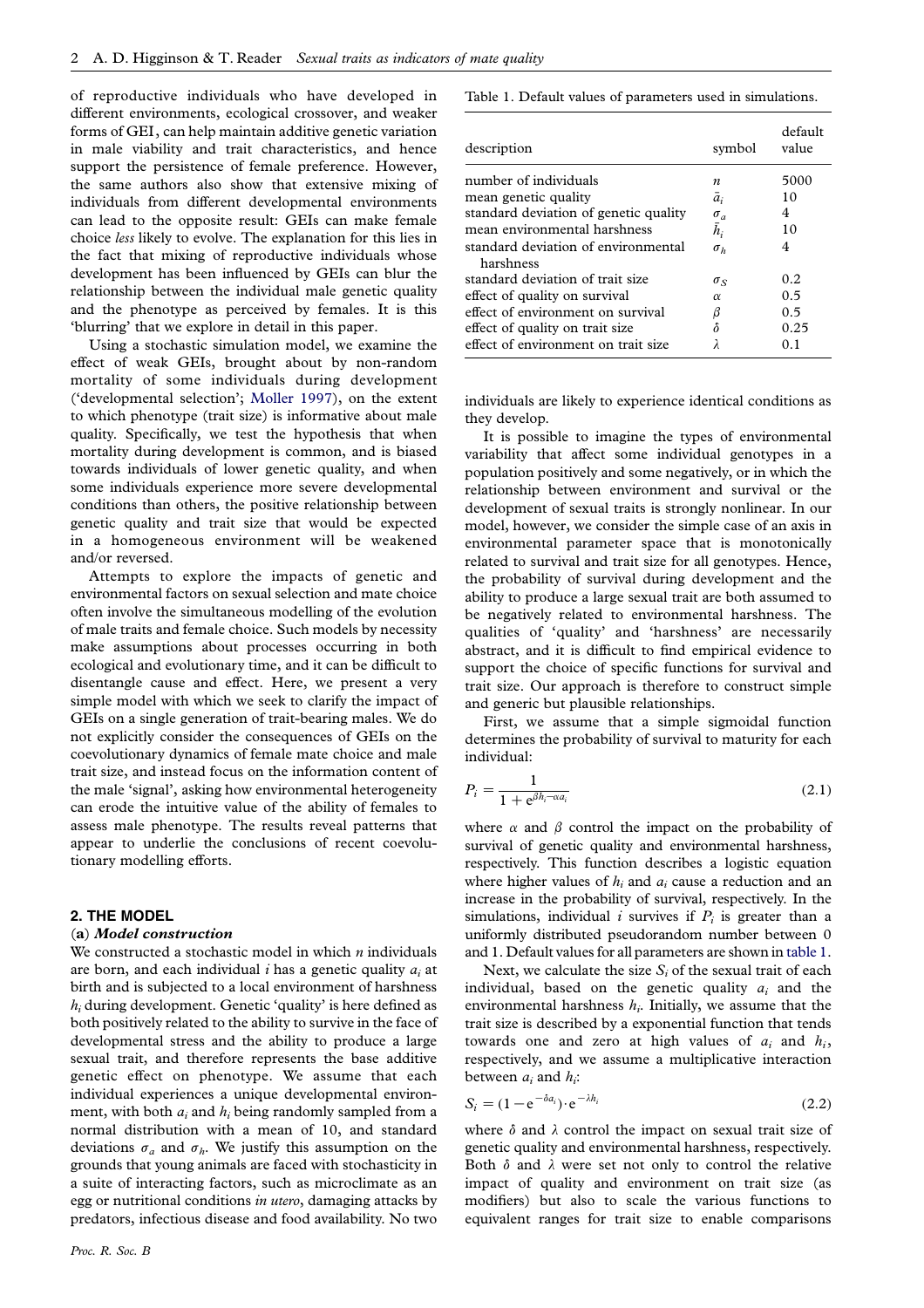

Figure 1. Mean correlation coefficients  $r$  for the relationship between the genetic quality  $a_i$  and the trait size  $S_i$  in adult populations surviving mortality during development from 1000 simulations using a model with a multiplicative exponential function for  $S_i$  (equation (2.2)), and a range of values for the standard deviation of genetic quality  $\sigma_a$  and standard deviation in environmental harshness  $\sigma_h$ . All other parameters values are shown in [table 1](#page-1-0). Numbers next to lines indicate values of  $\sigma_h$ .

among functional forms (i.e. zero to one over the ranges of  $a$  and  $h$ ). Preliminary simulations suggested that our results were to some extent sensitive to the shape of this function (equation (2.2)). In the absence of clear empirical support for one particular functional form, we also chose to explore a number of alternatives (see below), but the first results we describe are from simulations employing equation (2.2), because this function was computationally convenient. In all the functions we used, trait size approaches an asymptote as genetic quality increases and the height of the asymptote is reduced by environmental harshness. The following two properties reflect our assumption: (i) the costs of a trait accelerate with increasing size, which is likely to be true of traits for which elaboration is opposed by natural selection, and (ii) the maximum trait size is determined in part by the environment. For example, the ornate, long tails found in males of a variety of bird species are commonly used in sexual displays and can impair flight [\(Andersson 1994\)](#page-6-0). In this case, we expect that the impacts of increases in tail length on flight are greater for birds with longer tails than those with shorter tails. However, the tail length is ultimately constrained by the amount of energy and/or protein available to the bird, and hence by environmental quality. Measurable consequences of these phenomena in a natural population might be a negative skew in the distribution of tail lengths, reflecting a constraint on maximum tail size, and a difference in maximum tail size and the extent of this skew between populations experiencing benign and harsh conditions.

For the surviving individuals, we calculated the Pearson product-moment correlation coefficient r between the genetic quality  $a_i$  and the trait size  $S_i$ , which represents the reliability of the phenotype as an indicator of genetic quality in the population. When the environment has little or no effect on trait size, we would expect a strong positive correlation. As the effects of environmental



Figure 2. Mean correlation coefficients  $r$  for the relationship between the genetic quality  $a_i$  and the trait size  $S_i$  in adult populations surviving mortality during development from 1000 simulations using a model with a multiplicative exponential function for  $S_i$  (equation (2.2)), and a range of values for the effects of the environment on survival  $\beta$  and trait size  $\lambda$ . Numbers next to lines indicate values of  $\beta$ .

stochasticity become more important, the prediction is that the correlation will weaken. Under certain conditions, the correlation may be so weak that the relationship is not significantly positive, implying that the trait is of no use to females in assessing the genetic quality. The value of  $r$  we report in the results is the mean correlation coefficient from 1000 replicate simulations. We also report the  $p$  value resulting from a sign test with the null hypothesis that the mean of  $r$  for a particular set of parameter values is not different from zero. Visual inspection of scatter plots under different combinations of parameter values suggested that it was reasonable to assume that the relationship between  $a_i$  and  $S_i$  was linear.

# (b) Simulation results: effects of environmental and genetic heterogeneity

We explored the effect of varying the values of several parameters on the correlation between genetic quality and trait size, but we were most interested in the effect of varying the relative impact that environmental harshness has on sexual trait size. Initially, we explored the effect of altering the standard deviations of quality and environment,  $\sigma_a$  and  $\sigma_h$ , with all other parameters at default values [\(table 1](#page-1-0)). Simulations showed that as the heterogeneity of the environment increases, the positive correlation between genetic quality and trait size is disrupted (figure 1). As genetic variation in quality tends towards zero ( $\sigma_a$ =0), the correlation also tends towards zero. As  $\sigma_a$  increases, a positive relationship between genetic quality and trait size becomes increasingly likely, except at very high levels of genetic variation, where the relationship is weakened again, as a result of too much noise.

We next varied the effect of the environment on both survival  $\beta$  and trait size  $\lambda$ , keeping all other parameters at default values [\(table 1\)](#page-1-0). Increasing both of these parameters made the correlation less positive (figure 2). When  $\beta$  is very low, high values of  $\lambda$  merely disrupt the positive correlation between genetic quality and trait size, but, when  $\beta$  is larger, large values of  $\lambda$  cause the correlation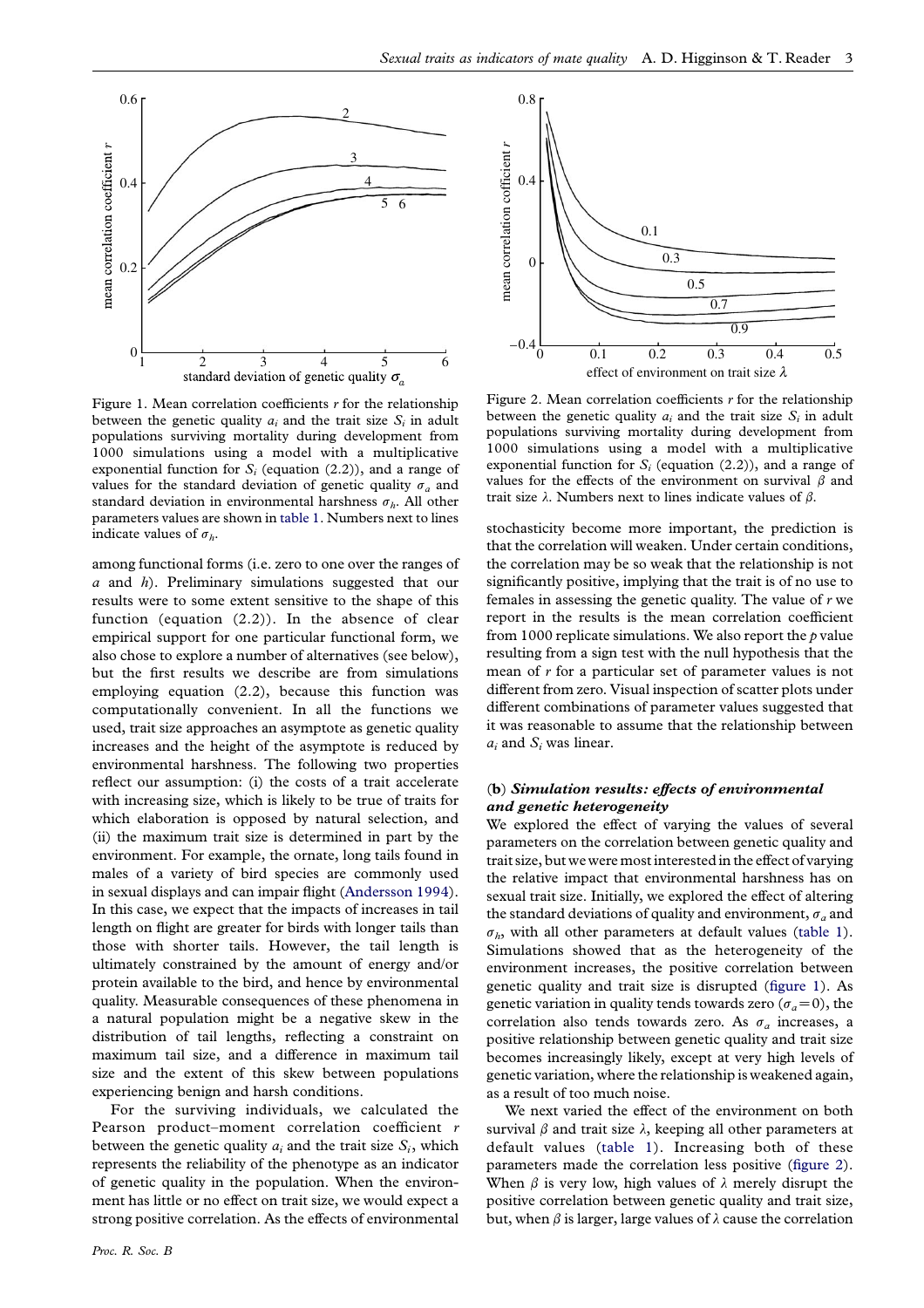<span id="page-3-0"></span>

Figure 3. Functional forms relating individual genetic quality  $a_i$  and environmental harshness  $h_i$  to trait size  $S_i$ : (a,b) linear function,  $(c,d)$  exponential function,  $(e,f)$  proportional function and  $(g,h)$  power function. The effects of  $a_i$  and  $h_i$  are either  $(a,c,e,g)$  multiplicative or  $(b,d,f,h)$  additive. In each figure, the behaviour of the function concerned is displayed in four scenarios. The two solid lines show the relationship between a<sub>i</sub> and S<sub>i</sub> when the effect of the environment on trait size  $\lambda$  is at the extremes of the range that was explored (ranges given in [table 2](#page-4-0)). The grey line shows the function at the value of  $\lambda$  for which the correlation across individuals between the genetic quality  $a_i$  and the trait size  $S_i$  in the population surviving development is the most negative. The broken line shows the function at the value of  $\lambda$  for which the correlation is the most positive (values shown in [table 2\)](#page-4-0). In all cases, environmental harshness  $h_i=5$ , and the effect of genetic quality on trait size  $\delta$  is as shown in [table 2.](#page-4-0) All other parameter values are as shown in [table 1](#page-1-0).

to be negative. In other words, females searching for a mate in this situation would be faced with a population of surviving adult males in which the higher quality individuals had smaller sexual traits.

In the version of the model for which we presented these results, trait size was assumed to be a deterministic function of  $\lambda$  and  $\delta$ . We ran simulations that incorporated stochastic trait development, by treating the deterministic functions as the mean values, and randomly allocating trait size according to a standard deviation  $\sigma_s$  [\(table 1](#page-1-0)). These simulations produced qualitatively identical results (data not shown): the magnitude of all correlations was reduced, as might be expected by introducing extra stochasticity to the system.

## (c) Simulation results: effects of the shape of the function determining trait size

In order to explore the robustness of our results under different assumptions about the shape of the relationship between the genetic quality, environmental harshness and trait size, we employed eight functional forms for the relationship between  $a_i$ ,  $h_i$  and  $S_i$ . The functions were of four categories—linear, exponential, proportional and power—representing a broad range of simple forms that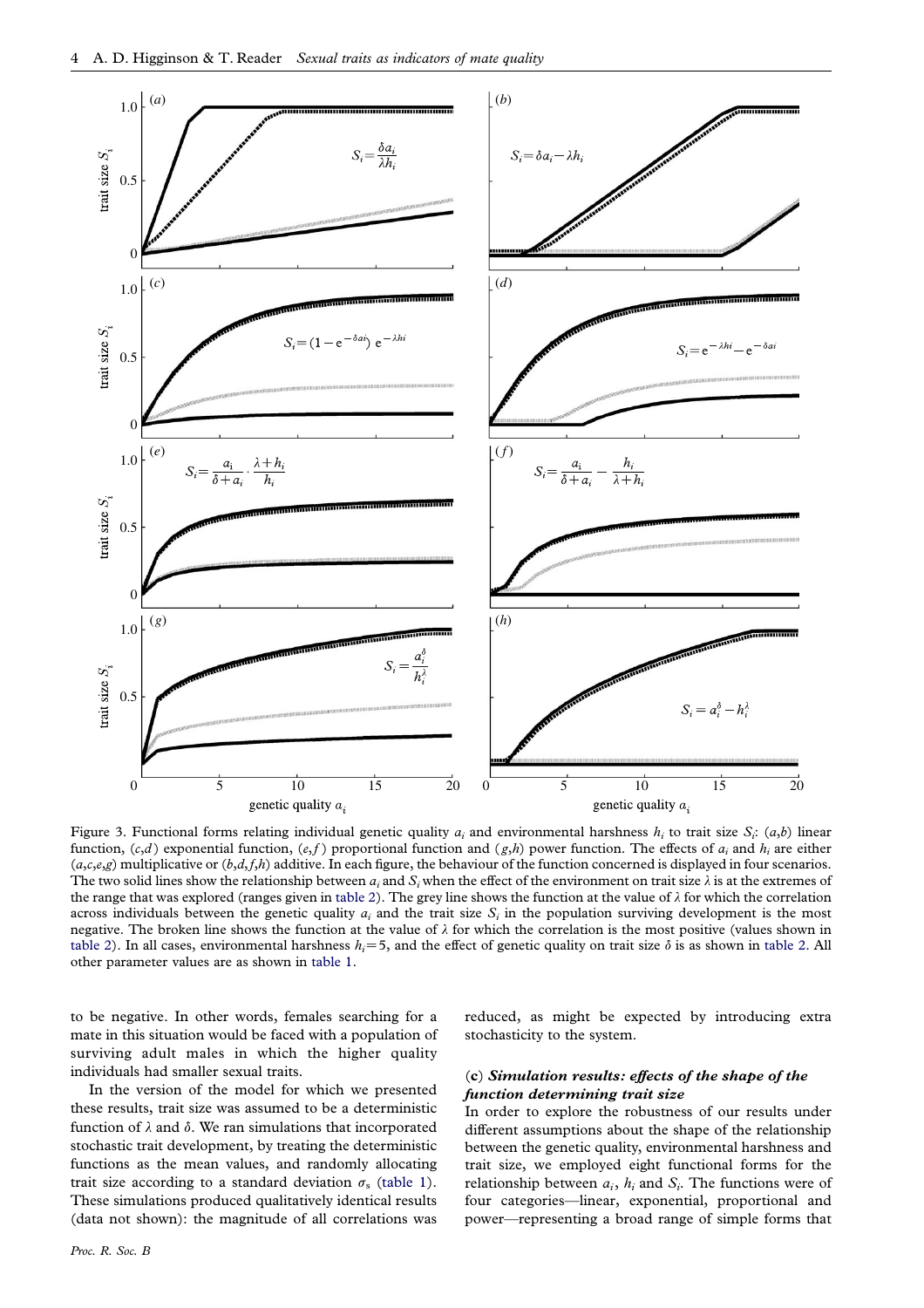<span id="page-4-0"></span>Table 2. Mean (from 1000 simulations) minimum and maximum correlation coefficients  $r$  (all s.e.m.  $< 0.001$ ; not shown) for the observed correlation between trait size  $S_i$  and genetic quality  $a_i$  in populations composed of adults that have survived mortality during development. (Sign tests showed that all mean correlation coefficients differed significantly from zero ( $p \ll 0.001$  in all cases). Results are given for eight different simulation models, each incorporating a different function to describe the effect of genetic quality and environmental harshness on trait size in individuals during development. Four functional types were employed, each with either additive  $(+)$  or multiplicative  $(\times)$  effects of genetic quality and environmental harshness. The functions are shown in full in [figure 3.](#page-3-0) For all models, the parameters controlling the effect of environment on survival  $\beta$  and trait size  $\lambda$  were varied systematically (range for  $\beta$ : 0.1–0.9; range for  $\lambda$  given in table). All other parameters were held at the default values shown in [table 1,](#page-1-0) except for that controlling the effect of genetic quality on trait size  $\delta$ , for which values are shown in this table and were chosen to maximize the impact of  $\lambda$  on r.)

| figure 3<br>panel |             |          | δ     | $\lambda$ range | minimum correlation $r$ |       |          | $maximum$ correlation $r$ |       |       |
|-------------------|-------------|----------|-------|-----------------|-------------------------|-------|----------|---------------------------|-------|-------|
|                   | function    |          |       |                 | β                       | λ     | r        | β                         | Λ     |       |
| (a)               | linear      | $\times$ | 0.075 | $0.05 - 1.05$   | 0.9                     | 0.81  | $-0.115$ | 0.1                       | 0.13  | 0.480 |
| (b)               | linear      | $^{+}$   | 0.075 | $0.034 - 0.23$  | 0.9                     | 0.23  | 0.102    | 0.1                       | 0.034 | 0.919 |
| (c)               | exponential | $\times$ | 0.25  | $0.006 - 0.5$   | 0.9                     | 0.246 | $-0.296$ | 0.1                       | 0.006 | 0.767 |
| (d)               | exponential | $^{+}$   | 0.25  | $0.006 - 0.5$   | 0.9                     | 0.204 | $-0.192$ | 0.1                       | 0.006 | 0.766 |
| (e)               | proportion  | $\times$ | 1.5   | $0.2 - 10$      | 0.9                     | 9.2   | $-0.078$ | 0.1                       | 0.2   | 0.284 |
| (f)               | proportion  | $^{+}$   | 1.5   | $0.2 - 10$      | 0.9                     | 4.6   | $-0.153$ | 0.1                       | 9.6   | 0.395 |
| (g)               | power       | X        | 0.25  | $0.02 - 1$      | 0.9                     | 0.54  | $-0.102$ | 0.1                       | 0.02  | 0.966 |
| (h)               | power       | $^{+}$   | 0.25  | $0.02 - 1$      | 0.9                     | 0.84  | $-0.111$ | 0.1                       | 0.02  | 0.978 |

have asymptotes. Within each category, the interaction between the effects of genetic quality and environmental harshness could be either additive or multiplicative. All the functions we used gave rise to a weak GEI, where the effect of  $a_i$  on  $S_i$  was reduced at high values of  $h_i$ ; the functions used are shown in [figure 3](#page-3-0). In each case, we explored the effect on the correlation between the genetic quality  $a_i$  and the trait size  $S_i$  of two varying parameters:  $\beta$ , the effect of the environment on survival; and  $\lambda$ , the effect of the environment on trait size. We varied  $\beta$  between 0.1 and 0.9 while keeping  $\alpha$ , the effect of genetic quality on survival, fixed at 0.5. Hence, the environment could have a greater ( $\beta$  > 0.5) or smaller ( $\beta$  < 0.5) effect on survival than genetic quality.

We chose values for  $\delta$ , the effect of genetic quality on trait size, which determined that, in a benign environment, the trait size  $S_i$  for individuals of the highest genetic quality was approximately four times  $S_i$  for individuals of the lowest genetic quality (full details of values used for this and other parameters that were varied are given in table 2). We employed values for  $\lambda$ , the effect of environment on trait size, which maximized the amount of parameter space explored. For the linear forms of the function determining  $S_i$ , we assumed a maximum trait size of 1, and chose a range for  $\lambda$  that varied from negligible effects to dominant effects of the environment. For the exponential functional forms, we explored a range for  $\lambda$  that encompassed all increasing decelerating curves that did not approach an asymptote at very low values of  $S_i$ . For the proportional functional forms, we varied  $\lambda$  up to the mean of  $a_i$ , so that the shape of the slope varied between the immediately saturating and an almost straight line. For the power functional forms, we explored the whole range of increasing decelerating functions.

We found significant negative correlations between genetic quality and trait size at certain combinations of parameter values (table 2) using seven of the eight functional forms shown in [figure 3](#page-3-0). In all cases, the correlation was most negative when the effect of the environment on survival  $\beta$  was the highest (0.9), and

the most positive when  $\beta$  was the lowest (0.1). This is because decreasing  $\beta$  increases the relative importance of the effect of individual genetic quality on survival: when  $\beta$  is low, survivors tend to be individuals of the highest genetic quality.

Considering the effect of environment on trait size  $\lambda$ , the most positive correlations occurred when  $\lambda$  was at its smallest (table 2). This is because when the effect of the environment is negligible, trait size accurately reflects genotype. The most negative correlations occurred when  $\lambda$ was of intermediate magnitude; when  $\lambda$  is very high, there is too much noise and the correlation tends towards zero. In essence, only when the relative effect of genetic quality on trait size is sufficiently strong can any correlation occur. A negative correlation occurs when the high-quality individuals survive but mostly have small traits, and the low-quality individuals either have large traits (in benign environments) or do not survive.

#### 3. DISCUSSION

Our results show that the expected positive relationship between individual genetic quality and sexual trait size can be disrupted and even reversed by environmental effects on phenotypic expression and mortality during development. The relationship becomes negative only if the relative effect of genetic quality on trait size is smaller in more benign environments than in more harsh environments. In other words, the relationship between genetic quality and trait size is strongly affected by GEIs. Thus, our results help to explain why the evolution of (usually female) mate choice is sometimes made less likely by GEIs in the presence of environmental heterogeneity ([Kokko &](#page-6-0) [Heubel 2008\)](#page-6-0). In this context, the inconsistent observed relationships between female preference and trait size ([Andersson 1994](#page-6-0); [Griffith](#page-6-0) et al. 1999; Ovarnström 1999) are perhaps less puzzling than they have sometimes been considered to be.

Strong GEIs, such as those that result in ecological crossover, have been identified as being likely to disrupt the reliability of signals of male quality ([Greenfield &](#page-6-0) [Rodriguez 2004\)](#page-6-0). In our model, we assume only a weak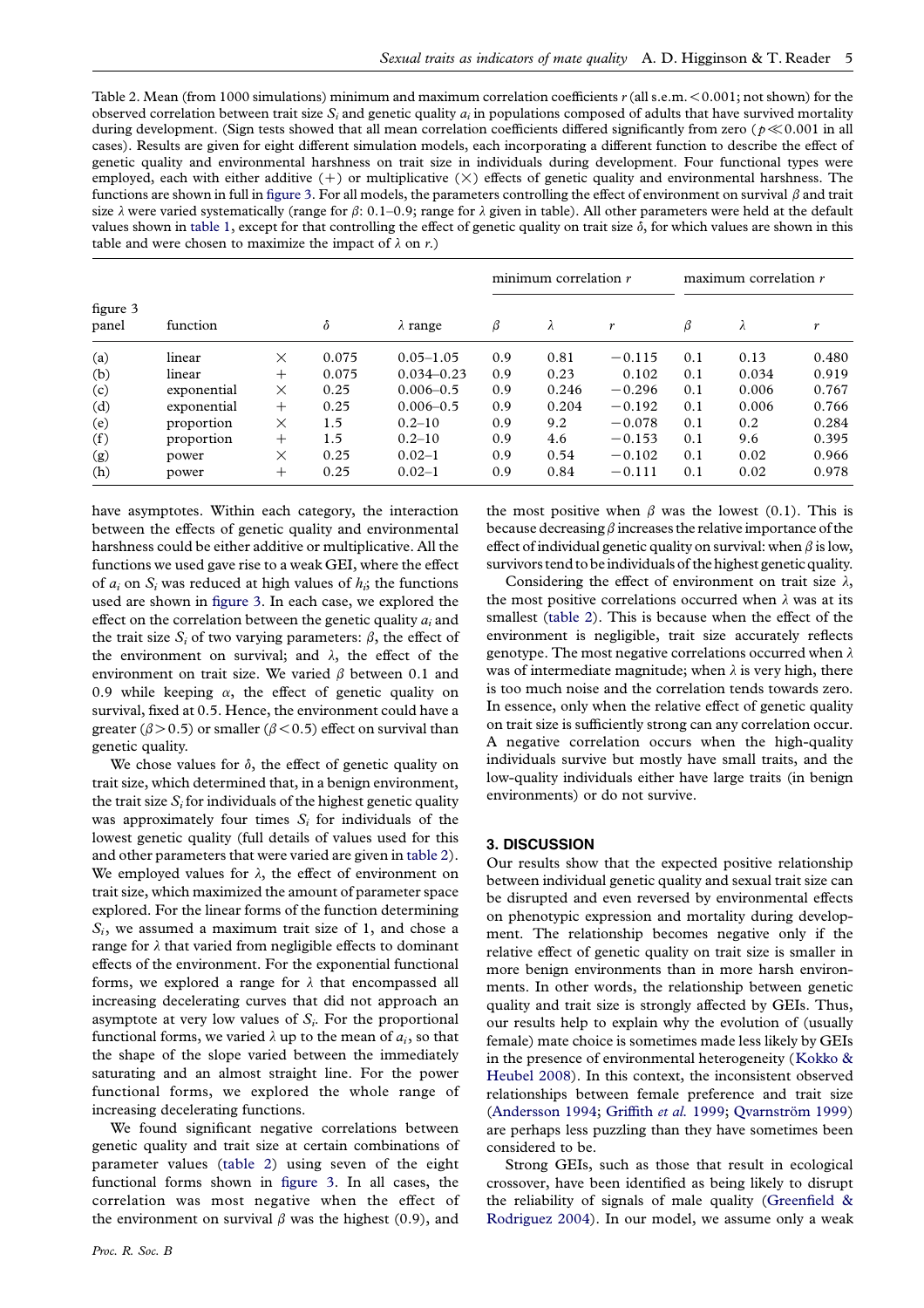GEI (see for example, Hunt [et al.](#page-6-0) 2004): superior genotypes are always superior, but the size of the selective advantage varies between environments. [Kokko & Heubel](#page-6-0) [\(2008\)](#page-6-0) have suggested that weak GEIs can produce similar patterns to those generated by ecological crossover and hence be detrimental to the evolution of female preference. Our results confirm that the weak GEIs are sometimes sufficient to completely disrupt any correlation between genetic quality and signal/trait size. This conclusion appears to be robust in the face of different modelling approaches. [Kokko & Heubel's \(2008\)](#page-6-0) model considered only two types of environment, with only two alleles determining survival, in a deterministic framework. We modelled a large population of individuals, each with a different genotype and each experiencing a unique developmental environment, in a stochastic framework.

In this modelling exercise, we assumed that the individuals that have experienced different developmental environments come together to form well-mixed breeding populations. We made this assumption because our original objective was to explore the impact of stochastic micro-environmental variation on the reliability of sexual signals. Any well-mixed population of adults will contain individuals with varying experiences of developmental stress. For example, some individuals may have been unlucky enough to be exposed to serious diseases during development; some may have hatched or been born in particularly inclement weather; others may have suffered from reduced parental care after the death of a mother or father. In these circumstances, our results show that the effect of weak GEIs are generally disruptive of the relationship between genetic quality and trait size, and hence probably detrimental to the evolution of female preference. We did not consider, however, the variation among breeding populations or subpopulations that might result from environmental heterogeneity on a larger spatial or temporal scale. [Kokko & Heubel \(2008\)](#page-6-0) have shown that such heterogeneity can actually promote the evolution of female preference if GEIs operate on individuals who develop in distinct environments and mix to only a limited extent when they become reproductively active.

The results allow us to make some predictions about the situations in which male traits should be particularly unreliable indicators of quality to females. These predictions make possible several empirical tests of the model. First, we expect that sexual traits will be less correlated with genetic quality when mortality during development is common. We might look for negative correlations in species where most individuals do not survive to maturity (e.g. insects), or in harsh seasons (e.g. [Wilson](#page-6-0) et al. 2006). Second, the correlation should be less strong when the developmental environment is highly heterogeneous. This would be expected, for example, in species with dispersing embryos, eggs or juvenile stages, and where parental care is absent or minimal. In species with male parental care, sons may only be able to develop large traits if a benign environment is provided by parents. Third, quality and trait size should be less correlated when trait heritability is low relative to environmental effects. For example, where food availability is relatively stochastic and more a result of good fortune than foraging skill, environmental effects may dominate expression of traits. Finally, in all the above situations, in which GEIs have the greatest potential to erode the information value of male traits, we would

expect the evolution of female choice to be inhibited ([Kokko & Heubel 2008](#page-6-0)).

Our model is very simple and therefore involves several simplifying assumptions. First, we have assumed that there is zero covariance between the genetic quality and environmental harshness: higher quality genotypes do not generally experience higher quality environments. It is not difficult to envisage a situation where this assumption may not hold, such as where parental quality plays a role in determining the environment into which offspring are born, or when parental effort determines food availability. It would thus be interesting to explore the impact of the relaxation of this assumption on the role of GEIs in the development of phenotypic traits. Second, we have assumed that genetic quality determines both survival and trait size. That is, we assume that, in the absence of environmental heterogeneity, traits are perfect indicators of the ability to survive development. Reduction in the genetic covariance between trait size and survival could have interesting consequences for predictions of models of this type. For example, if poor males can increase their reproductive success by investing proportionally more in trait size, the reliability of traits as indicators of genetic quality would be further reduced.

Our model highlights the importance of developmental selection in the evolution of traits. We assume that a significant proportion of individuals die before maturity. Evidence indicates that this is a robust assumption: in most species studied, mortality rate is the highest in neonates (e.g. [Wilson](#page-6-0) et al. 2006). Such empirical results are likely to be underestimates, since mortality very early in development is easily missed. In the context of our study, even mortality of eggs or embryos in the womb has the potential to affect the relationship between the genetic quality and the trait size. Our results show that all such mortality has the potential to play a role in the erosion of the information content of traits that might otherwise have usefulness as honest indicators of male quality. Intuitively, we can see that this is likely to have an important impact on the evolution of female mate choice. Although further work is needed to explore the consequences fully, recent evidence is indeed that GEIs of the sort described by our model make mate choice less likely to evolve ([Kokko &](#page-6-0) [Heubel 2008\)](#page-6-0). However, we can speculate that, in many cases, selection for trait size might proceed very slowly when the correlation between the genetic quality and the trait size is weakened in this way. Indeed, since our results show that the usefulness of a trait as an indicator of genetic quality decreases with variance in the population, our mechanism might provide a 'brake' on the erosion of genetic variance. Furthermore, in cases of extreme environmental heterogeneity or stochasticity in developmental selection, selection may be unable to occur at all. As a result, females might be reduced to selecting for direct benefits only, and hence the role of indirect benefits in mate choice may have been overstated in some mating systems.

We thank John Brookfield, Francis Gilbert, Jan Lindström, Alan McElligott and Graeme Ruxton for stimulating discussion and insight, Hanna Kokko and three anonymous referees for critically reading the manuscript, and Markus Owen for mathematical advice. A.D.H. was supported by NERC grant no. NE/E016626/1 awarded to Graeme Ruxton. This work is dedicated to the memory of Prof. Chris Barnard.